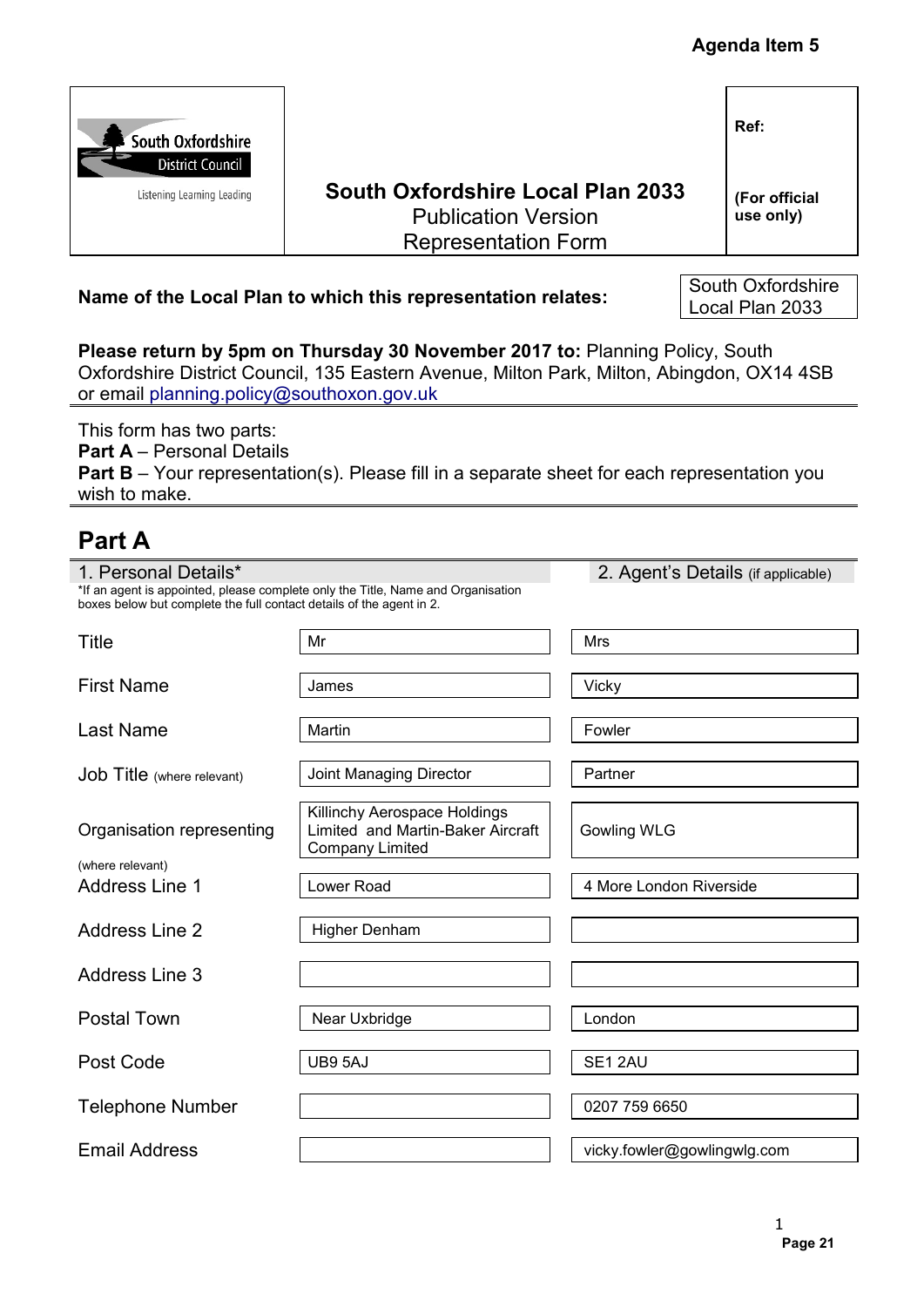## **Part B – Please use a separate sheet for each representation**

| Part B - Please use a separate sheet for each representation                                                                                                                                                                                                                                                                                                                                                                                                                                                                                                                                                                                                                                                                                                       |                                                                                       |
|--------------------------------------------------------------------------------------------------------------------------------------------------------------------------------------------------------------------------------------------------------------------------------------------------------------------------------------------------------------------------------------------------------------------------------------------------------------------------------------------------------------------------------------------------------------------------------------------------------------------------------------------------------------------------------------------------------------------------------------------------------------------|---------------------------------------------------------------------------------------|
| Name or organisation:                                                                                                                                                                                                                                                                                                                                                                                                                                                                                                                                                                                                                                                                                                                                              |                                                                                       |
| 3. To which part of the Local Plan does this representation relate?                                                                                                                                                                                                                                                                                                                                                                                                                                                                                                                                                                                                                                                                                                |                                                                                       |
| Paragraph<br>Policy<br><b>STRAT 9</b>                                                                                                                                                                                                                                                                                                                                                                                                                                                                                                                                                                                                                                                                                                                              | <b>Policies Map</b>                                                                   |
| 4. Do you consider the Local Plan is: (Please tick as appropriate)                                                                                                                                                                                                                                                                                                                                                                                                                                                                                                                                                                                                                                                                                                 |                                                                                       |
| 4. (1) Legally compliant                                                                                                                                                                                                                                                                                                                                                                                                                                                                                                                                                                                                                                                                                                                                           | Yes<br>No                                                                             |
| 4. (2) Sound                                                                                                                                                                                                                                                                                                                                                                                                                                                                                                                                                                                                                                                                                                                                                       | No<br>Yes                                                                             |
| 4. (3) Complies with the Duty to Cooperate                                                                                                                                                                                                                                                                                                                                                                                                                                                                                                                                                                                                                                                                                                                         | Yes<br>No                                                                             |
| or is unsound or fails to comply with the Duty to Cooperate. Please be as precise as<br>possible. If you wish to support the legal compliance or soundness of the Local Plan<br>or its compliance with the Duty to Cooperate, please also use this box to set out your<br>comments.                                                                                                                                                                                                                                                                                                                                                                                                                                                                                | 5. Please provide details of why you consider the Local Plan is not legally compliant |
| Chalgrove Airfield is currently identified as a strategic housing site in draft Local Plan Policy STRAT<br>9. Chalgrove Airfield is, however, leased to Killinchy Aerospace Holdings Limited ("Killinchy").<br>Killinchy's lease is not due to terminate until March 2063 and is a protected lease under the Landlord<br>and Tenant Act 1954 allowing Killinchy to apply for a new lease in March 2063. The delivery of<br>development at Chalgrove Airfield, therefore, requires the agreement of Killinchy to surrender its                                                                                                                                                                                                                                      |                                                                                       |
| lease.<br>The use permitted by the lease is for buildings, constructions, runways, taxi tracks, access roads and<br>hardstandings for research and development work of aircraft ejection equipment, the supply, testing<br>and fitting of aircraft ejection equipment and the provision of technical and administrative facilities in<br>connection with that use. This includes the operation of aircraft used for research and development<br>work on aircraft ejection equipment and the test dropping of such equipment and also for aircraft<br>operated either by the tenant or its customers or prospective customers. The remainder of the<br>premises can be used for that purpose or for agriculture.                                                    |                                                                                       |
| Killinchy's operating subsidiary, Martin-Baker undertake the development and testing of aircraft<br>ejection equipment and the operation of a pyrotechnic facility at Chalgrove Airfield and also use the<br>runway at Chalgrove for the landing and take-off of its own aircraft as well as the aircraft of<br>customers.<br>crashworthy seats for nearly 70 years. As a company Martin-Baker have delivered over 70,000<br>ejection seats to 93 air forces around the world. Alongside ejection seats, Martin-Baker also<br>develops a range of special crashworthy seats for helicopters and fixed-wing aircraft, currently<br>equipping over 60 helicopter variants. Altogether, Martin-Baker has saved over 7,500 lives with its<br>ejection seat technology. | Martin-Baker has been the world leader in the design and manufacture of ejection and  |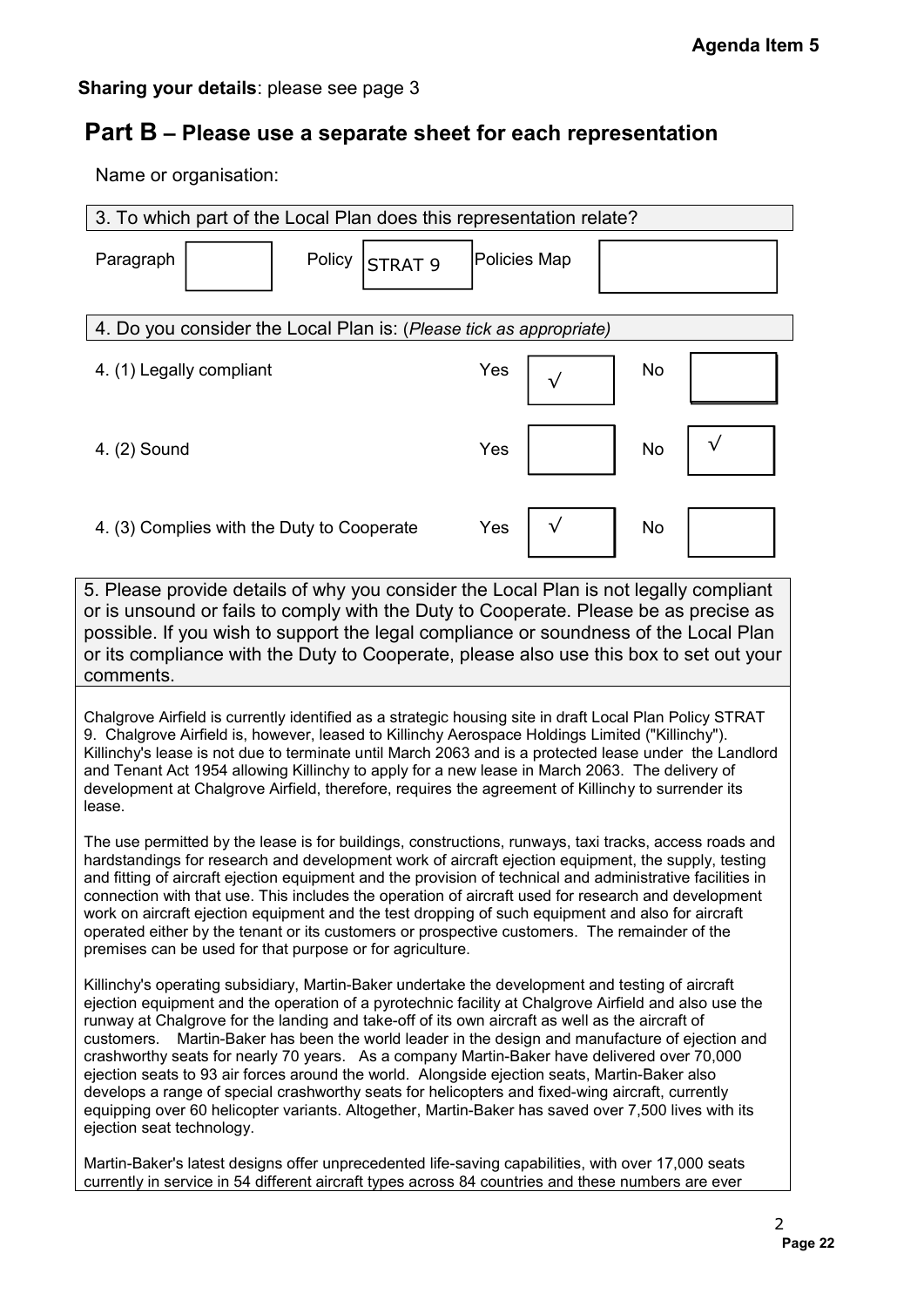growing. Martin-Baker own over 53% of the global ejection seat market and this is forecast to grow in the coming years.

Martin-Baker operates from two sites in the United Kingdom, Denham and Chalgrove and operates a track testing facility at Langford Lodge in Northern Ireland. Pyrotechnics have always played a large part in the design and production of Martin-Baker's ejection seats and, most importantly, their ejections. Martin-Baker manufactures and tests all of its own pyrotechnics at Chalgrove Airfield. The operations at Chalgrove Airfield also provide a world class testing centre approved to US and NATO military standards. Testing undertaken at the airfield includes airborne ejection tests from 2 specially modified aircraft.

The business operations undertaken by Martin-Baker have, therefore, not just national importance but also global importance in terms of the centre being approved by Defence Departments around the world and being only one of two such testing facilities in the World. Martin-Baker needs to continue its operations at Chalgrove Airfield for the foreseeable future.

The directors of Killinchy/Martin-Baker have been in discussions with the Homes and Communities Agency (HCA) (who now own the freehold of part of the airfield) on a non-committal basis to see if there are solutions which would meet the HCA's desire to ensure that an appropriate amount of housing is delivered at Chalgrove Airfield but which also ensures Martin-Baker's ability to operate at Chalgrove Airfield is protected.

The directors recognise the role of the HCA and the need for housing in South Oxfordshire District Council and why the Council have selected Chalgrove Airfield as a strategic site. As noted above, however, Martin-Baker's operations are of global importance. Importantly Martin-Baker has unrestricted use of the airfield in terms of its testing facility and flights taking off and landing on the runway and is able to operate a globally significant pyrotechnic facility. The directors of Killinchy/Martin-Baker continue to have concerns with the siting of such a large number of residential units next to a world-class and internationally important testing facility. Martin-Baker need to have the comfort that its existing operations at Chalgrove Airfield and its use of the runway would not become restricted either through planning conditions imposed on the use of a relocated runway or its existing facilities or through nuisance claims being brought. **Agenda Item 5**<br>sast to grow in<br>d operates a<br>devel a large<br>their<br>that and NATO<br>in 2 specially<br>mportance<br>ts around the to continue<br>mmunities<br>s to see if<br>ount of<br>operate at<br>ount of<br>operate at<br> $\alpha$  perate at<br> $\alpha$  perate at<br> $\$ 

Martin-Baker acknowledges that the HCA has done a lot of work on master-planning to seek to provide that comfort and discussions have continued to date. At this point in time there is no agreement between Killinchy/Martin-Baker and the HCA in respect of the surrender of Killinchy's lease over that part of the site required for redevelopment and the relocation of the existing runway to facilitate the redevelopment of the scale proposed by the HCA. Until Martin-Baker are satisfied on the issues raised in this representation Killinchy' are unable to agree to a surrender of its lease.

If Martin-Baker is unable to be satisfied on the issues raised, so that there is no agreement to surrender their lease, there can be no certainty of delivery of the proposal within the plan period.

#### (Continue on page 4 /expand box if necessary)

6. Please set out what modification(s) you consider necessary to make the Local Plan legally compliant or sound, having regard to the matter you have identified at 5 above. (NB Please note that any non-compliance with the Duty to Cooperate is incapable of modification at examination). You will need to say why this modification will make the Local Plan legally compliant or sound. It will be helpful if you are able to put forward your suggested revised wording of any policy or text. Please be as precise as possible.

Policy STRAT 9 currently requires that the strategic allocation safeguards land for the future operations of Martin-Baker. As explained above, Martin-Baker's concerns are wider than having land safeguarded for its future operations it needs to operate unhindered. The policy, if it is to remain, should require the strategic allocation to deliver:

"a layout and form that respects and protects Martin-Baker's existing operations continuing unhindered and to ensure that the relocation of the existing runway enables Martin-Baker to have unrestricted use in terms of aircraft movements and the operation of its pyrotechnic facility".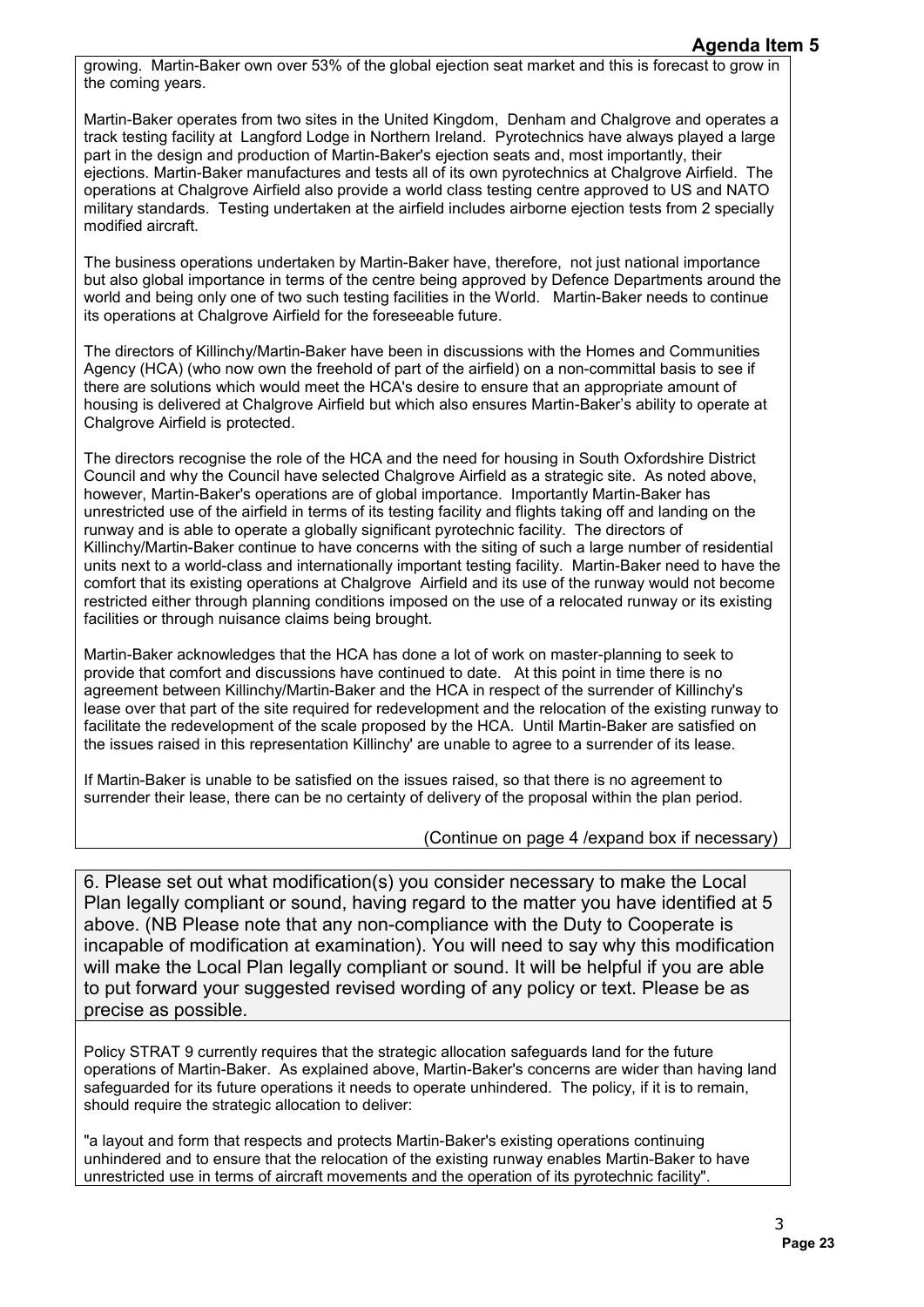Martin-Baker reserves the right to make representations to the Inspector conducting the Examination (at the Inspector's request) as to whether the above modification is achievable and, therefore, whether the policy is deliverable. If the development supported by the policy is not deliverable then the allocation should be removed given the importance of Martin-Baker's operations.

The supporting text should also make reference to the noise assessment required to support this proposal paying careful attention to the relationship of the site to the existing and relocated runway and that appropriate mitigation must be incorporated within the proposal to enable Martin-Baker to have unrestricted use in terms of aircraft movements.

The inclusion of 3 pitches for Gypsies and travellers should be removed from the allocation. This requirement imposes an additional land-use requirement on a site where the developable area would need to be constrained to protect Martin-Baker's operations.

(Continue on page 4 /expand box if necessary)

**Please note** your representation should cover succinctly all the information, evidence and supporting information necessary to support/justify the representation and the suggested modification, as there will not normally be a subsequent opportunity to make further representations based on the original representation at publication stage.

**After this stage, further submissions will be only at the request of the Inspector, based on the matters and issues he/she identifies for examination.**

7. If your representation is seeking a modification, do you consider it necessary to participate at the oral part of the examination?



**No**, I do not wish to participate at the oral examination



Yes, I wish to participate at the oral examination

8. If you wish to participate at the oral part of the examination, please outline why you consider this to be necessary:

Killinchy and Martin-Baker would wish to reserve their position. As noted discussions are continuing. This is, however, a strategic allocation and given Martin-Baker's operations are of global importance it is right that the strategic allocation and the relationship between residential development and Martin-Baker's operations are fully considered by the inspector examining the plan. **Agenda Item 5**<br>Examination<br>fore,<br>fore,<br>rable then<br>port this<br>ed runway<br>-Baker to<br>on. This<br>area would<br>area would<br>increased merecal and ggested<br>nerecal and ggested<br>nerecal merecal and ggested<br>increased merecal and Martin-<br>im

*Please note the Inspector will determine the most appropriate procedure to hear those who have indicated that they wish to participate at the oral part of the examination.*

Signature: | Date: | Date: | Date: | Date: | Date: | Date: | Date: | Date: | Date: | Date: | Date: | Date: | Date: | Date: | Date: | Date: | Date: | Date: | Date: | Date: | Date: | Date: | Date: | Date: | Date: | Date: | D

### **Sharing your personal details**

Please be aware that, due to the process of having an Independent Examination, a name and means of contact is required for your representation to be considered. Respondent details and representations will be forwarded to the Inspector carrying out the examination of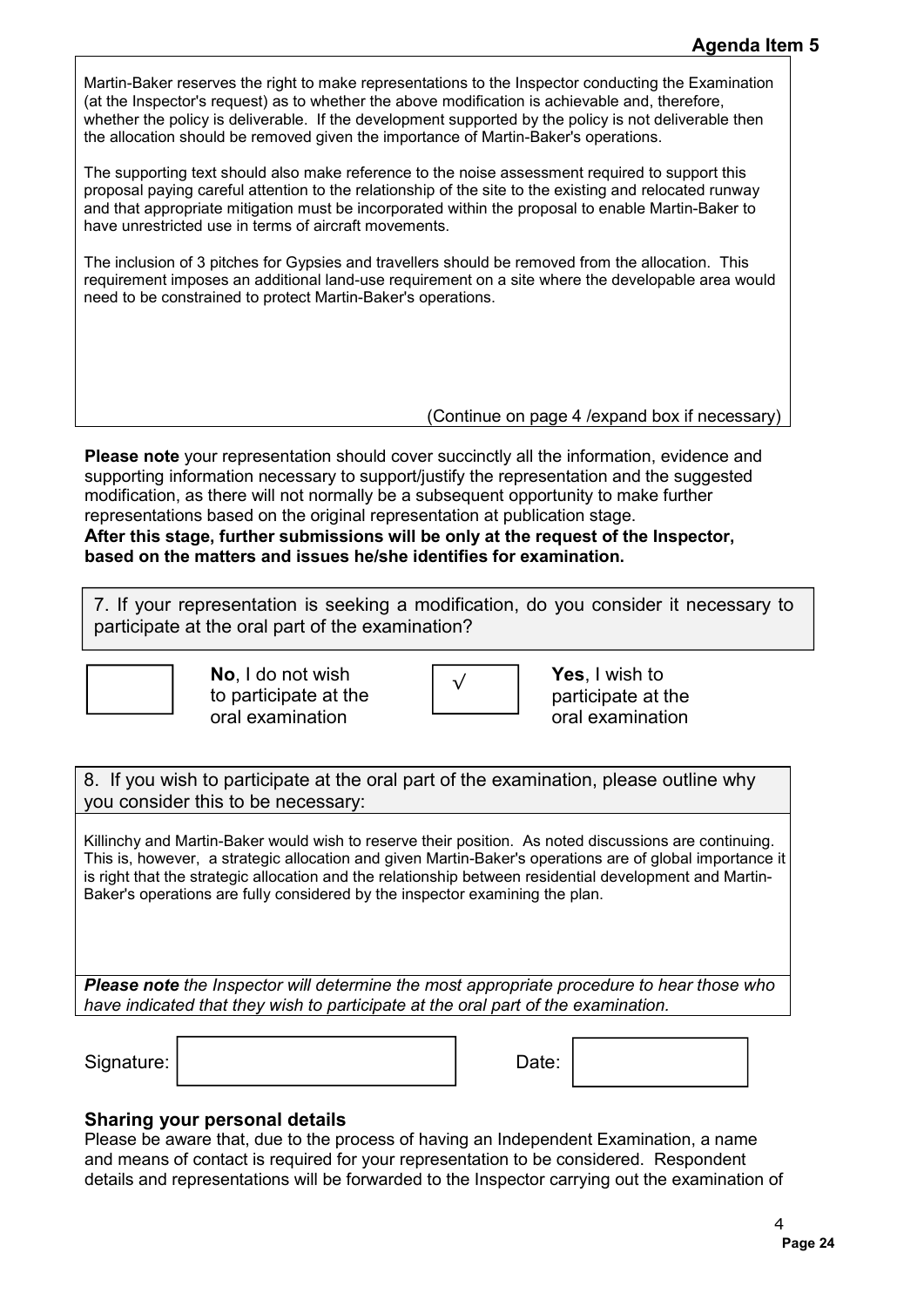the Local Plan after the Publicity Period has ended. This data will be managed by a Programme Officer who acts as the point of contact between the council and the Inspector and respondents and the Inspector.

**Representations cannot be treated as confidential and will be published on our website alongside your name.** If you are responding as an individual rather than a company or organisation, we will not publish your contact details (email / postal address and telephone numbers) or signatures online, however the original representations are available for public viewing at our council office by prior appointment. All representations and related documents will be held by South Oxfordshire District Council for a period of 6 months after the Local Plan is adopted. Agenda Item 5<br>y a<br>Inspector<br>and address and<br>and related<br>and related<br>miths after<br>and to the<br>comment<br>comment<br>5<br>Page 25<br>Page 25

#### **Would you like to hear from us in the future?**

I would like to be kept informed about the progress of the Local Plan I would like to be added to the database to receive general planning updates Please do not contact me again √

**Further comment:** Please use this space to provide further comment on the relevant questions in this form. **You must state which question your comment relates to.**